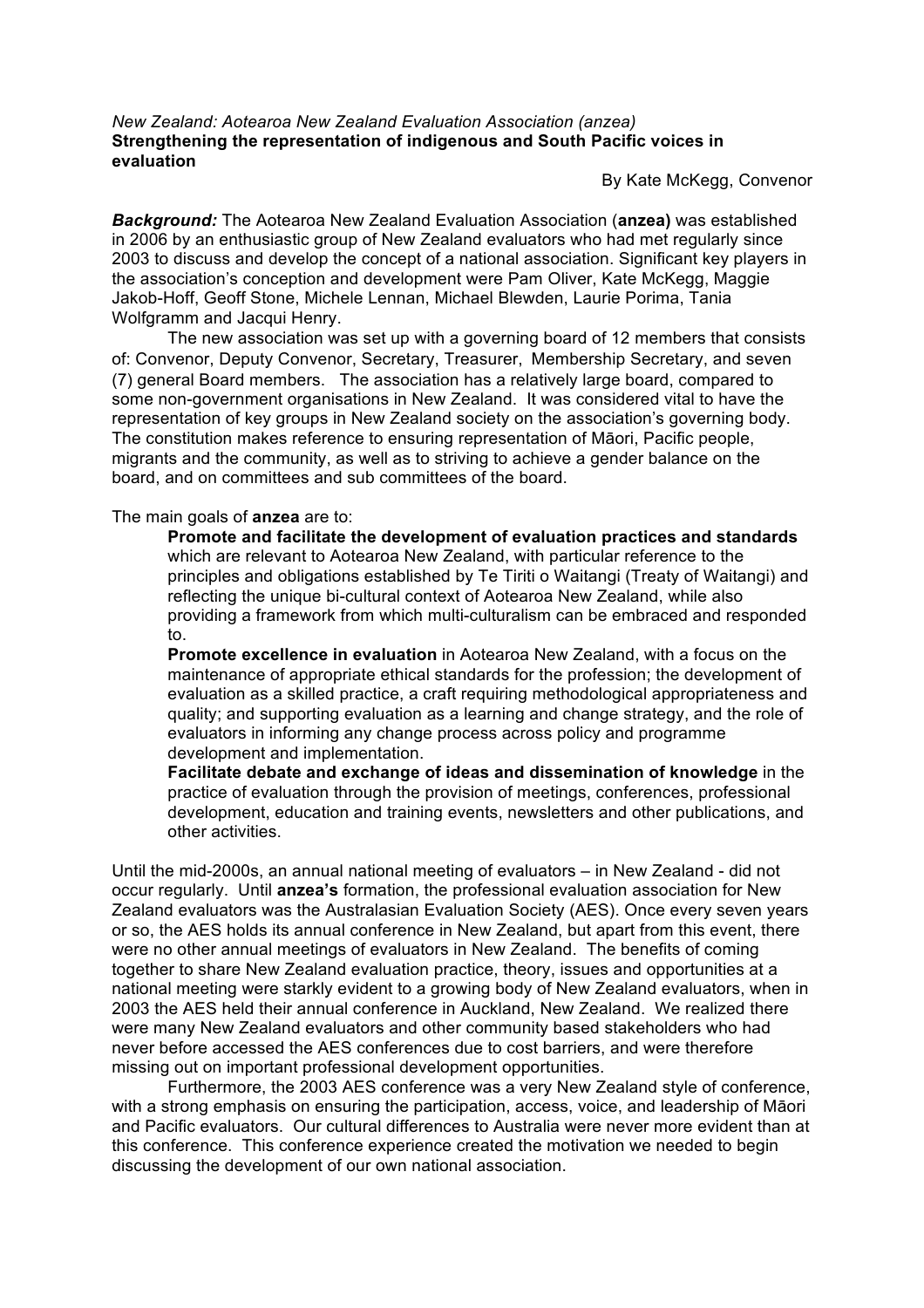From 2003–2006 evaluators throughout Aotearoa New Zealand debated the need, value, and feasibility of establishing an Aotearoa New Zealand professional body for evaluators. A consistent theme in the discussion was the view that it was appropriate and timely to establish an evaluation organization which explicitly acknowledges Te Tiriti o Waitangi (The Treaty of Waitangi - this treaty is the founding constitutional document of the country; signed between Māori tribes of Aotearoa and the British Crown in 1840) and the specific bicultural and multi-cultural context of Aotearoa New Zealand. Many could see value in having an association able to support the development of practice frameworks (e.g. evaluation standards, ethics, etc.), which explicitly acknowledge the uniqueness of the cultural context and practice of evaluation in Aotearoa New Zealand.

In the NZ context, while a range of organisations already existed, providing varying kinds of professional support to local evaluators<sup>1</sup>, advocates for the establishment of a national association felt that such an organisation would better serve and represent the unique values, needs, obligations and working context of Aotearoa New Zealand evaluators.

Through workshops and stakeholder consultations were held over several months, New Zealand evaluators identified a range of needs that an organisation like **anzea** could meet. These included, but were not limited to:

- providing leadership on professional accountability, standards and quality practice (i.e. through the development and dissemination of practice standards, professional competencies and training for commissioners, evaluators, and users)
- the further development and enhancement of evaluation models, frameworks, theories and practices that pertain to Aotearoa New Zealand
- provision of mentoring support to evaluators
- stimulation and support to further evaluation groups throughout the country
- enhanced information and knowledge sharing between the evaluation community (e.g. management of web-based resources and case-studies for evaluators)
- brokerage and relationship development between the government as the primary purchaser of evaluation in Aotearoa New Zealand and professional evaluators
- more regular national professional development opportunities, including an annual national evaluation conference, and regular training opportunities, and
- provision of professional support services.

Although there were (and still are) many evaluators who had long standing relationships with the Australasian Evaluation Society (AES), and valued these relationships, there was a broad acknowledgement that the AES was not able to serve the unique needs and context of New Zealand's evaluation community – particularly in relation to indigenous evaluation theory and practice.

In New Zealand, there is a "flourishing of a proactive Māori political discourse"<sup>2</sup> that has flowed over into evaluation theory and practice. Kaupapa Māori evaluation theory and practice challenges and interrogates the political context of unequal power relations in New Zealand society, and similarly in the structures and relations that exist for evaluation. Continuing to look toward an Australian-based organization for our professional support and development no longer seemed tenable for New Zealand evaluators.

Distinctive to **anzea** is our commitment to the Treaty of Waitangi, to our matakite<sup>3</sup> (vision), and to the whakatauki (proverb)*'He kura te tangata'* (People are precious). The whakatauki reflects the regard that we have for the intrinsic value of a human being and for

<sup>&</sup>lt;sup>1</sup> Including (in alphabetical order): American Evaluation Association; Association of Social Science Research; Auckland Evaluation Group; Australasian Evaluation Society; Maori Evaluation Association; SPE@R; Waikato Evaluation Group; Wellington Evaluation Group.

<sup>&</sup>lt;sup>2</sup> Bishop and Glynn, cited in Pihama, Cram & Walker, 2002, Creating Methodological Space, A Literature

Review of Kaupapa Māori Research, *Canadian Journal of Native Education*, 26:1, 30 – 43).<br><sup>3</sup> *We "look to the maunga", we strive for excellence. We recognise and value the cultures of all of our peoples. We honour their participation and we seek genuine partnerships. Sharing exceptional skills and insightful knowledge, we seek to support their aims and aspirations for a healthy, prosperous and vibrant future*.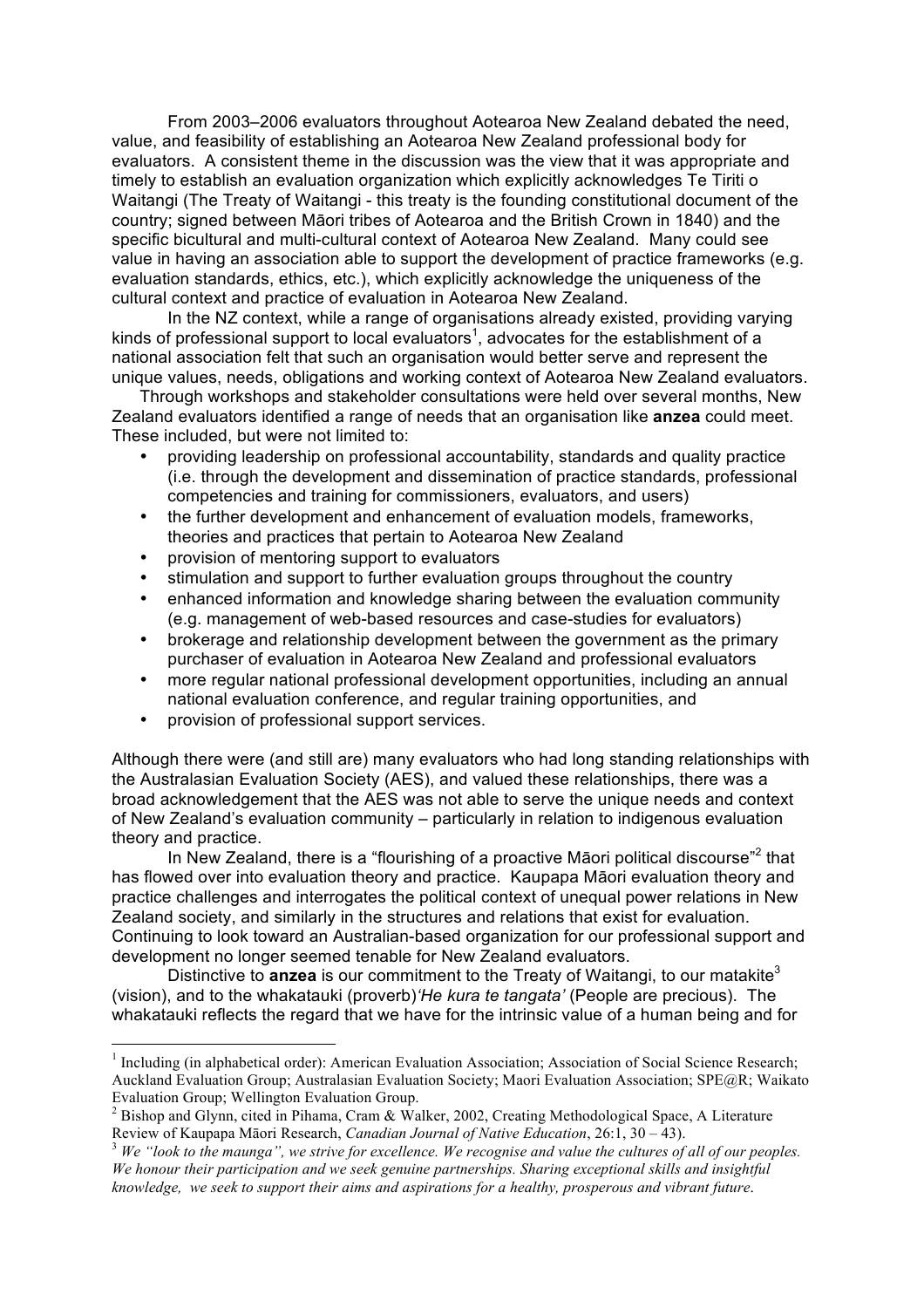the contribution of each person to the well-being of their whānau / families, their communities and their environment.

Embracing these principles and values as an integral part of the association, establishes our uniqueness in ensuring the inclusion, participation and leadership of indigenous perspectives and worldviews in evaluation in Aotearoa / New Zealand.

## **Strategy and implementation**

### **Strengthening the evaluation enabling environment:**

The New Zealand public sector is often considered to be one of the 'early adopters' of results-based accountability structures and systems. New Zealand's public sector reforms beginning in the 1980s and continued through the 1990s are regarded as having enhanced public sector responsiveness and accountability, focusing public sector managers' attention on their performance.

Over the past 20 years there have been a number of initiatives aimed to achieve a greater focus on outcomes within the New Zealand public sector including:

- Chief Executive Forum launched in 1993 as a platform to promote the idea of a strategic, longer-term outcome perspective
- Strategic Result Areas (SRAs) a coordinating device launched in the early 1990s (and existing until the late 1990s) which aimed to foster coherence in policy, planning and operational activities by defining medium-term, government-wide priorities at Cabinet level
- Key Result Areas (KRAs) set at departmental level and, as such, belonging to the prerogative of the chief executives
- Managing for Outcomes where the focus of accountability was moved to the outcomes that the agency was intended to achieve, with the results of particular programmes being assessed against the wider outcome that was to be achieved, and
- More comprehensive sector reporting beginning with the environmental sector in 1997 (Better Public Services, SSC, Treasury, Department of Prime Minister and Cabinet, New Zealand, 2011, p8).

In spite of many years of results or outcomes-based reforms, the wider enabling system for evaluation has not been all that strong or committed, as the more recent formation of a national evaluation association illustrates. One exception is in education, where evaluation has been well institutionalized. At compulsory and tertiary levels there are now agencies with evaluative oversight of educational quality and improvement. However, in the main, the collection of information on performance has largely been driven by accountability requirements, and there has been little demand for evaluative information for management decision-making or improvement. A recent survey of 1,700 managers across a range of government agencies found that more than a third of managers (38%) didn't have information that gave them a good picture of how they were doing and almost half (47%) didn't have information that helped them to understand how to improve their performance or the impact of their work on the public (56%) (Gill, D (ed.) *The Iron Cage Recreated: The Performance Management of State Organisations in New Zealand*, 2011.)

A step recently taken by the new national evaluation association, **anzea,** towards strengthening the enabling environment for evaluation in New Zealand has been the recent development of a set of evaluation competencies for Aotearoa / New Zealand. The approach taken by **anzea**, has been to ensure the competencies have the broadest application, i.e., enhancing the knowledge and demand for quality evidence by funders and commissioners of evaluation, as well as building the quality of the supply of evaluators to provide evidence.

Specifically, the framework of competencies was developed to: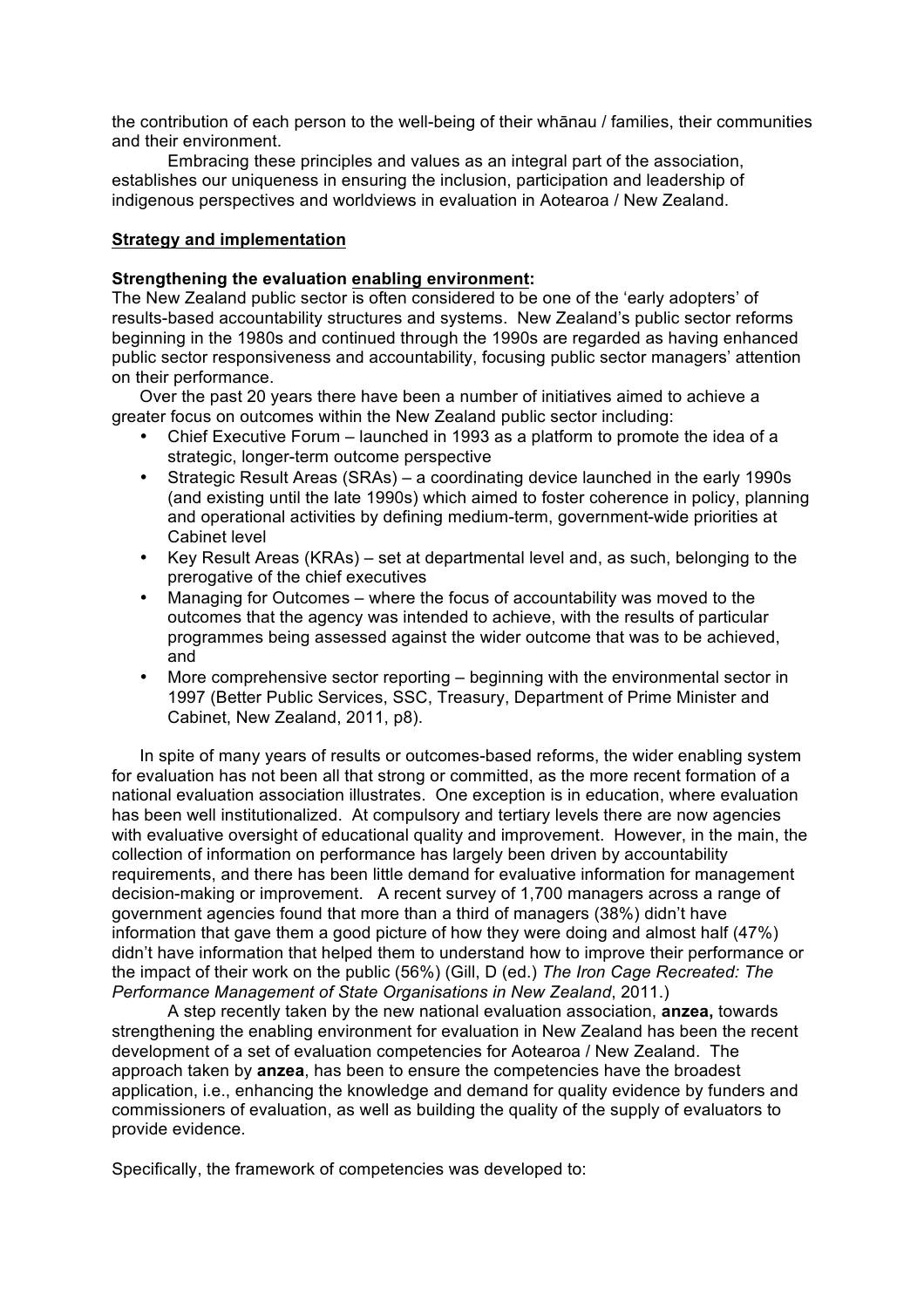- inform and guide sound and ethical evaluation practice in Aotearoa New Zealand, in a range of roles relevant to evaluation practice
- support the growth and maintenance of culturally competent evaluators and evaluations
- assist evaluators or evaluation teams to identify those competencies that are important in any given evaluation situation
- provide guidance to trainers, teachers of evaluation and tertiary institutions about the minimum or graduating standards for evaluators in Aotearoa New Zealand
- provide a basis for voluntary self-review by evaluation practitioners and organisations, and checklist to assist with professional development
- support the development of employment criteria or standards for various evaluation positions or roles
- provide commissioners of evaluation with an understanding and expectations of evaluator or evaluation team competencies, and a potential tool which could be used to inform their judgments about the best fit of the evaluators or evaluation teams during the evaluation commissioning process
- increase public awareness and understanding about the dimensions that make up 'good' evaluation practice in Aotearoa New Zealand

One of the distinguishing features of **anzea** is its commitment to cultural competency in evaluation. The competency framework was developed with cultural competency embedded within it. Distinctive to **anzea** is our commitment to the Treaty of Waitangi, to our matakite<sup>4</sup>, and to the whakatauki *'He kura te tangata'*. Embracing these principles and values as an integral part of the framework, and within this project (its process and outcome) is of vital importance, as it establishes our uniqueness as well as our leadership in ensuring the inclusion and participation of indigenous perspectives and worldviews in the development of evaluation standards, competencies and practices, and the integration of these perspectives into the profession.

Clearly identified by evaluators in the early years of the association's development, was a desire for a national association that could advocate and influence evaluation policy and practice in government within the wider enabling environment as well as at individual and institutional levels. This remains a strategic priority of the association, although there is still work to be done to unpack how advocacy might be interpreted in the New Zealand context – in particular how it fits into the broader **anzea** goals, i.e., what might be advocated, and what the means and resources involved in advocacy might entail.

## **Developing / strengthening a sustainable strategy to enhance individual capacities to conduct credible and useful evaluations:**

The main focus of **anzea's** strategy for building individual evaluation capacities has been holding an annual conference and to support training and the development of local communities of practice within its regional branches. The annual conference has a commitment to being accessible to a wide cross section of NZ society; i.e., evaluators, evaluation commissioners, evaluation users, community leaders and organisations, students etc. A key part of **anzea** conferences are annual Māori and Pacific caucus meetings that are held just prior to the conference. These caucus meetings are an expression of the importance New Zealand evaluators place on their responsibilities to the Treaty of Waitangi and the role of indigenous cultures to leading, contributing and participating in the development of New Zealand's systemic evaluation capacity.

 <sup>4</sup> *We "look to the maunga", we strive for excellence. We recognise and value the cultures of all of our peoples. We honour their participation and we seek genuine partnerships. Sharing exceptional skills and insightful knowledge, we seek to support their aims and aspirations for a healthy, prosperous and vibrant future*.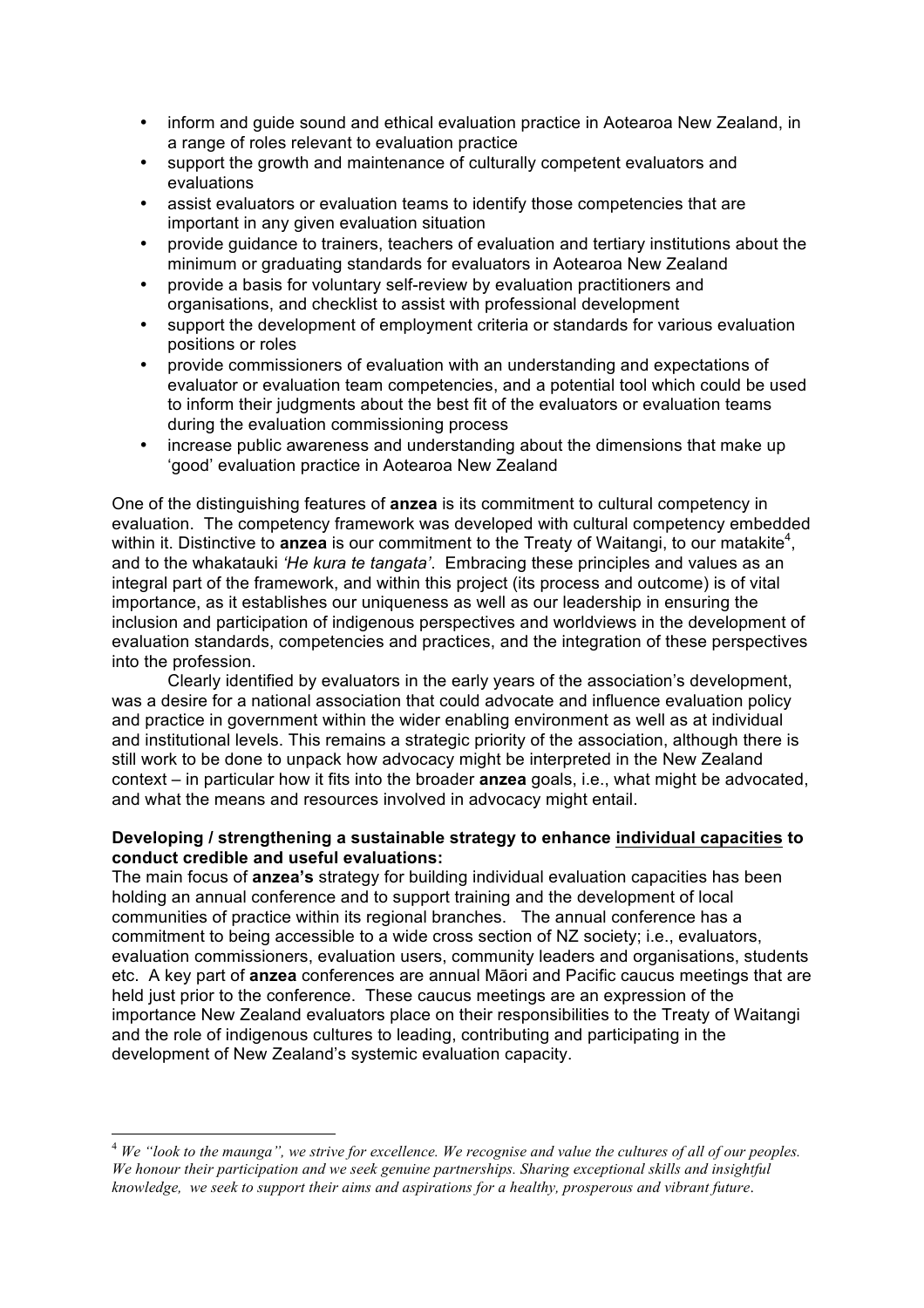# **Strengthening equity-focused and gender-sensitive evaluation systems and evaluations:**

As the recent UNICEF publication on equity focused evaluation notes, "equity-focused evaluation processes should be used to empower worst-off groups to the maximum extent possible, as well as to ensure that evaluation questions are relevant to the situation of these groups"<sup>5</sup> Strengthening the equity focus of evaluation in the New Zealand is very much grounded in the historical context of colonization. In New Zealand, there exists a Treaty (The Treaty of Waitangi) that was signed in 1840 between the British colonial leaders and Māori tribes. It promised partnership, the right to self-determination and equity in regard to all aspects of citizenship. However, these promises were not forthcoming. More than 150 years of colonization of the Māori culture, language, structures, systems and land has impacted negatively on the equity and wellbeing of Māori people. More recently, successive governments have accepted that there is a need to resolve historical Maori grievances in accordance with the terms of the Treaty and have begun to recognize the need for redress and restitution to, at least in part, enable Māori tribes to strengthen their people, structures, systems, culture and autonomy.

anzea acknowledges the Treaty, as the founding constitutional document of New Zealand in its constitution. Some of the ways in which the association has sought to give effect to the principles of the Treaty (partnership, participation, and protection) have been as follows:

- The inclusion and representation of Māori on the anzea board is a constitutional requirement
- The leadership of key projects (such as the evaluation competency development project) sponsored by the association have had joint leadership responsibility between Māori and non-Māori members and board members
- Support for the development of indigenous evaluation methodologies and resources is a strategic priority for anzea, and one effort that can be easily accessed is the recent digest of indigenous New Zealand evaluation resources published by the association

(http://www.anzea.org.nz/index.php?option=com\_content&view=article&id=107&Itemi d=115)

- Scholarships are offered at every conference for indigenous delegates to attend
- anzea Conferences are preceded by a Māori / indigenous meeting (hui), that is lead and attended by Māori and other indigenous colleagues
- Māori practices (tikanga) are embedded into the way anzea conducts its business, for example, all anzea meetings and anzea conferences are opened and closed using Māori protocols and language.

# **Bottlenecks/challenges:**

One of the major challenges for the association has been ensuring our financial sustainability. The organization has three main streams of potential funding, member subscriptions, conference surpluses, and any other surpluses generated from workshops of other training events. The initial subscription was kept very low. The association has a strong equity focus, and wanted to ensure the association was accessible to as many as possible. More recently, membership fees have increased, and a strategy for attracting corporate membership has been developed. However, the income stream from membership subscriptions is still not sufficient to keep the association afloat. **anzea's** viability depends heavily on the surplus from its annual conference. At regional levels, events are run as much as possible on a cost neutral basis, so as to ensure accessibility by as many in the evaluation community as possible.

Another major challenge is that the association is mostly a voluntary organization, with only one part time paid position. **anzea** therefore relies heavily on the goodwill of many

 <sup>5</sup> Bamberger, M & Segone M (2011), How to Design and Manage Equity Focused Evaluations, UNICEF.